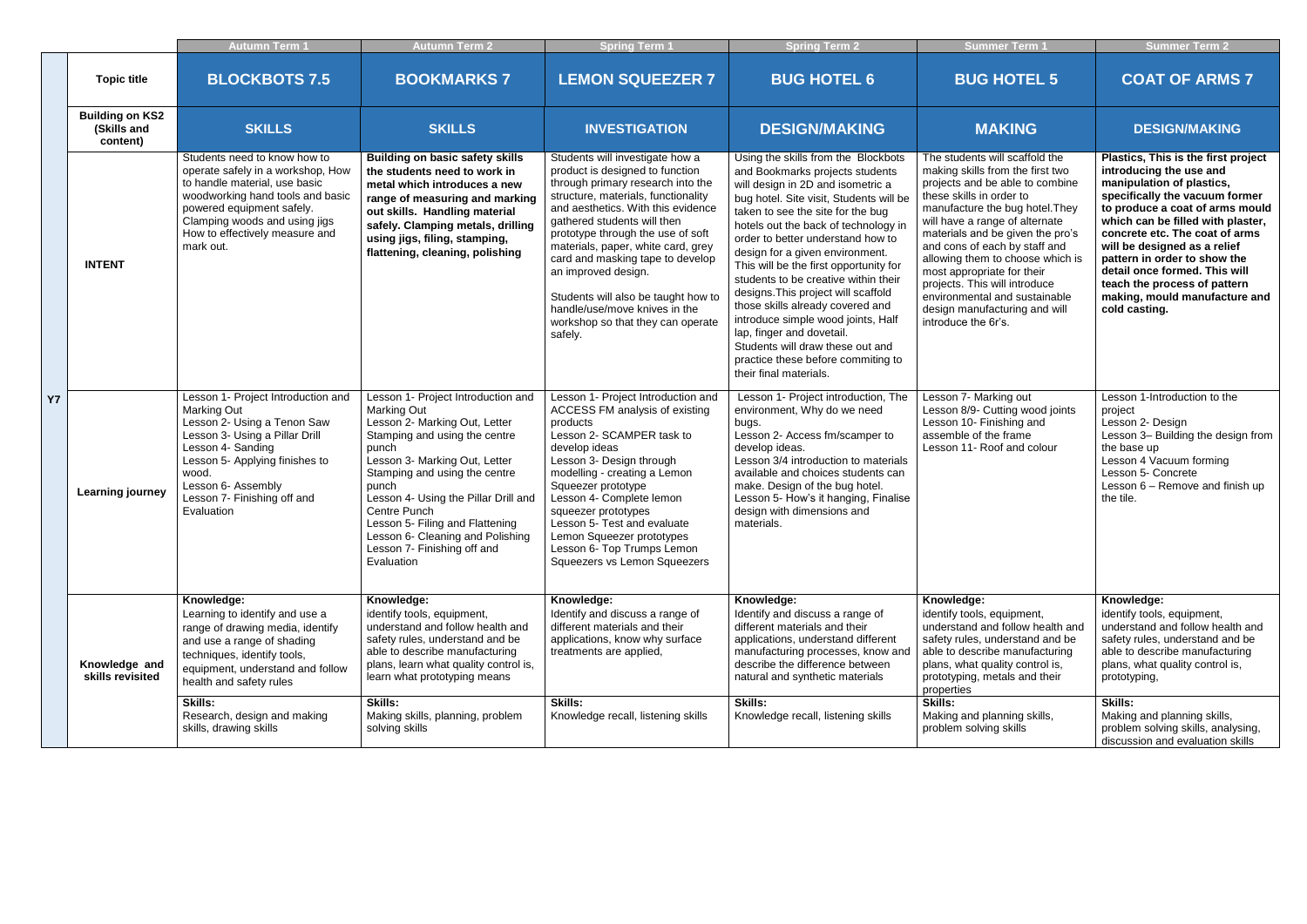|    |                                                         | <b>Autumn Term 1</b>                                                                                                                                                                                                                                                                                                                                                                                                                                                                                                                                                                                                                                                                                                                                                         | <b>Autumn Term 2</b>                                                                                                                                                                                                                                                                                                                          | <b>Spring Term 1</b>                                                                                                                                                                                                                                                                                                                                 | <b>Spring Term 2</b>                                                                                                                                                                                                                                                                                                                                                                                                           | <b>Summer Term 1</b>                                                                                                                                                                                                                                                                           | <b>Summer Term 2</b>                                                                                                                                                                                                                                                                                                                    |
|----|---------------------------------------------------------|------------------------------------------------------------------------------------------------------------------------------------------------------------------------------------------------------------------------------------------------------------------------------------------------------------------------------------------------------------------------------------------------------------------------------------------------------------------------------------------------------------------------------------------------------------------------------------------------------------------------------------------------------------------------------------------------------------------------------------------------------------------------------|-----------------------------------------------------------------------------------------------------------------------------------------------------------------------------------------------------------------------------------------------------------------------------------------------------------------------------------------------|------------------------------------------------------------------------------------------------------------------------------------------------------------------------------------------------------------------------------------------------------------------------------------------------------------------------------------------------------|--------------------------------------------------------------------------------------------------------------------------------------------------------------------------------------------------------------------------------------------------------------------------------------------------------------------------------------------------------------------------------------------------------------------------------|------------------------------------------------------------------------------------------------------------------------------------------------------------------------------------------------------------------------------------------------------------------------------------------------|-----------------------------------------------------------------------------------------------------------------------------------------------------------------------------------------------------------------------------------------------------------------------------------------------------------------------------------------|
|    | <b>Topic title</b>                                      | <b>CARD-ASHIANS 7</b>                                                                                                                                                                                                                                                                                                                                                                                                                                                                                                                                                                                                                                                                                                                                                        | <b>CARD-ASHIANS 7</b>                                                                                                                                                                                                                                                                                                                         | <b>CARS 7</b>                                                                                                                                                                                                                                                                                                                                        | <b>CLOCK 6</b>                                                                                                                                                                                                                                                                                                                                                                                                                 | <b>CLOCK 5</b>                                                                                                                                                                                                                                                                                 | <b>PENCIL TOPPER 7</b>                                                                                                                                                                                                                                                                                                                  |
|    | <b>Building on</b><br>Year 7<br>(Skills and<br>content) | <b>DESIGN/MAKING</b>                                                                                                                                                                                                                                                                                                                                                                                                                                                                                                                                                                                                                                                                                                                                                         | <b>DESIGN/MAKING</b>                                                                                                                                                                                                                                                                                                                          | <b>DESIGN/INVESTIGATION</b><br><b>MAKING</b>                                                                                                                                                                                                                                                                                                         | <b>DESIGN</b>                                                                                                                                                                                                                                                                                                                                                                                                                  | <b>MAKING</b>                                                                                                                                                                                                                                                                                  | <b>CAD/CAM/3D PRINT</b>                                                                                                                                                                                                                                                                                                                 |
| Y8 | Intent                                                  | Students will design an isometric<br>version of themselves in Nunthorpe<br>uniform and a casual outfit in<br>isometric this design will them be<br>transferred to a template for the<br>Card-ashians ready to be cut out.<br>The students will be using knives<br>to cut out, score and then construct<br>a 3d version of the isometric work.                                                                                                                                                                                                                                                                                                                                                                                                                                | Students will design an isometric<br>version of themselves in Nunthorpe<br>uniform and a casual outfit in<br>isometric this design will them be<br>transferred to a template for the<br>Card-ashians ready to be cut out.<br>The students will be using knives<br>to cut out, score and then construct<br>a 3d version of the isometric work. | The students will research with<br>their teacher, types of cars, trucks<br>etc. and the effect of aerodynamics<br>on transport design and efficiency.<br>They will develop a design for their<br>own car within a standard size of<br>block which they will transfer to<br>timber.                                                                   | Students will be building on<br>woodworking and design skills<br>from yr7 projects refining the<br>materials used working with thinner<br>sections and sheet materials to<br>develop their use of tools and<br>equipment. They will design the<br>clock in isometric and create<br>templates of each of their sides to<br>be transferred to ply.                                                                               | Students will be marking out,<br>measuring with a greater degree of<br>accuracy scaffolding those skills<br>from yr7. They will be using a jig to<br>dirll the sides and the central<br>18mm MDF block. They will have<br>to be able to set up and clamp the<br>jigs for sides and block.      | Students will be taught how to use<br>tinkercad software to be able to<br>produce a simple revolved or<br>extruded shape which can be<br>used as a pencil topper. They will<br>be shown how to convert the files<br>to DXF ready to 3d print and the<br>process that designers go<br>through, sending designs off to a<br>manufacturer. |
|    | Learning<br>journey                                     | Health & Safety in the workshop.<br>Isometric drawing, idea generation,<br>rendering, nets, folding, assembly,<br>craft knife, scalpel, steel rule,<br>cutting mat, quality assurance,<br>quality control.<br>Lesson 1 and 2- Health and safety<br>in the workshop<br>Lesson 3-Introduce Card-Ashians<br>final completed version, show<br>variations to get range of marks.<br>H&S sheet using knives, rules and<br>cutting mats,<br>Lesson 4,5- Isometric drawing -<br>start with copying shapes and<br>shading /colouring on Isometric<br>sheets.<br>Lesson 6- .Isometric drawing<br>design for their final Card-Ashian<br>Lesson 7 - Nets - Cereal boxes,<br>sweet boxes deconstruct<br>/disassemble task - Card-Ashian<br>card sheets given, surface designs<br>started. | Lesson 8/9-Surface designs<br>completed and begin to cut<br>out/assemble<br>Lesson 10/11,12- Complete,<br>cutting out, assembly,<br>Lesson 13-Final assembly<br>Lesson14- Photograph and<br>assessment.                                                                                                                                       | Lesson 1- Project Introduction<br>Lesson 2- Assemble Mousetrap<br>Car<br>Lesson 3- Assemble Mousetrap<br>Car<br>Lesson 4- Testing and Evaluation<br>of Mousetrap Cars<br>Lesson 5- Modifications and<br><b>Testing of Modifications</b><br>Lesson 6- Modifications and<br><b>Testing of Modifications</b><br>Lesson 7- Evaluation of Final<br>Design | Lesson 1. What is the clock<br>project?   Writing a specification<br>Lesson 2. Wood classification and<br>properties   Speed Sketching  <br>Crating   Thin/Thick line<br>Lesson 3.Development of ideas<br>through modelling<br>Lesson 4. How the clock is made  <br>Final Design   Exploded View  <br>Plan of manufacture<br>Lesson 5/6. Marking out length of<br>Pine   Margin for error   Cutting into<br>four   Sanding off | Lesson 7/8. Mark out centres of<br>Pine   Mark out Acrylic for Dowel  <br>Drill   Step drill   Forstner Bit<br>Lesson 9/10. Mark out individual<br>design onto each piece of material<br>and cut   Sand smooth<br>Lesson 11/12. Assemble   Polish<br>Stain   Photograph<br>Lesson 13. Evaluate | Lesson 1-Introduction to<br>Tinkercad<br>Lesson 2/3/4 Tinkercad tutorials<br>Lesson 5/6 Design of pencil<br>topper<br>Lesson 7 Screen shots of<br>tinkercad work printed and into<br>books, assessment.                                                                                                                                 |
|    | Knowledge and<br>skills revisited                       | Knowledge:<br>The difference between primary<br>and secondary data, understand<br>what anthropometrics and<br>ergonomics are                                                                                                                                                                                                                                                                                                                                                                                                                                                                                                                                                                                                                                                 | Knowledge:<br>Understand the work of<br>companies, use of different design<br>strategies effectively, understand<br>economic and social issues, be<br>able to use the work of others,<br>know the 6 R's                                                                                                                                       | Knowledge:<br>Identify and use a range of<br>materials, tools and equipment<br>accurately, understand CAD/CAM,<br>understand functional and<br>aesthetic properties of a product,<br>understand basic circuits and<br>components, know health and<br>safety rules                                                                                    | Knowledge:<br>Identify and use a range of tools<br>and equipment, understand basic<br>circuits and components,<br>understand different manufacturing<br>techniques, understand what a<br>manufacturing specification is,<br>what a production plan is                                                                                                                                                                          | Knowledge:<br>Know about renewable and non-<br>renewable energy sources,<br>understand how energy is stored,<br>know about modern materials,<br>smart materials and their uses,<br>know about technical textiles                                                                               | Knowledge:<br>Understanding of basic<br>electronics and electronic<br>systems, understand different<br>types of mechanisms, be able to<br>work out mechanical advantage                                                                                                                                                                 |
|    |                                                         | <b>Skills:</b><br>Investigative skills, knowledge<br>recall                                                                                                                                                                                                                                                                                                                                                                                                                                                                                                                                                                                                                                                                                                                  | <b>Skills:</b><br>Investigative, analysis, discussion<br>skills, communication skills                                                                                                                                                                                                                                                         | <b>Skills:</b><br>Manufacturing skills, identification<br>skills                                                                                                                                                                                                                                                                                     | <b>Skills:</b><br>Manufacturing skills, identification<br>skills, evaluation and discussion<br>skills, recall of knowledge                                                                                                                                                                                                                                                                                                     | <b>Skills:</b><br>Identification skills, discussion<br>skills, knowledge recall                                                                                                                                                                                                                | <b>Skills:</b><br>Identification and discussion<br>skills, knowledge recall                                                                                                                                                                                                                                                             |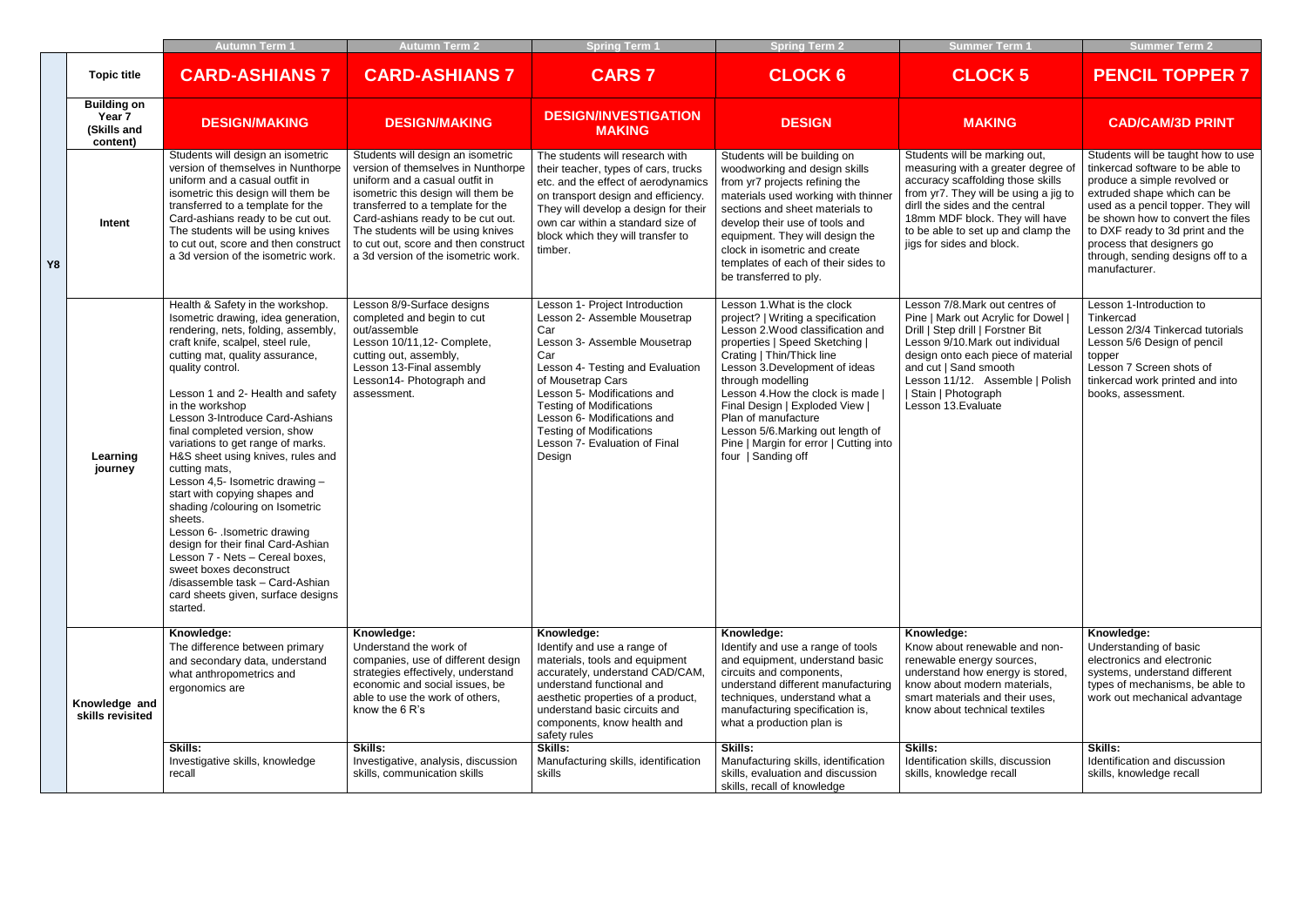|    |                                                         | <b>Autumn Term 1</b>                                                                                                                                                                                                                                                                                                                                                                | <b>Autumn Term 2</b>                                                                                                                                                                                                                                                                                                                                                                                                                                                        | Spring Term 1                                                                                                                                                                                                                                                                                                                               | <b>Spring Term 2</b>                                                                                                                                                                                                                                                                                                                                                                                | <b>Summer Term 1</b>                                                                                                                                                                                                                                                               | <b>Summer Term 2</b>                                                                                                                                                                 |
|----|---------------------------------------------------------|-------------------------------------------------------------------------------------------------------------------------------------------------------------------------------------------------------------------------------------------------------------------------------------------------------------------------------------------------------------------------------------|-----------------------------------------------------------------------------------------------------------------------------------------------------------------------------------------------------------------------------------------------------------------------------------------------------------------------------------------------------------------------------------------------------------------------------------------------------------------------------|---------------------------------------------------------------------------------------------------------------------------------------------------------------------------------------------------------------------------------------------------------------------------------------------------------------------------------------------|-----------------------------------------------------------------------------------------------------------------------------------------------------------------------------------------------------------------------------------------------------------------------------------------------------------------------------------------------------------------------------------------------------|------------------------------------------------------------------------------------------------------------------------------------------------------------------------------------------------------------------------------------------------------------------------------------|--------------------------------------------------------------------------------------------------------------------------------------------------------------------------------------|
|    | <b>Topic title</b>                                      | <b>CHAIR PHONE</b><br><b>HOLDER 7.5</b>                                                                                                                                                                                                                                                                                                                                             | <b>BLOCKLIGHT 7</b>                                                                                                                                                                                                                                                                                                                                                                                                                                                         | <b>BLOCKLIGHT 7 ?</b>                                                                                                                                                                                                                                                                                                                       | <b>RECYCLING/REUSING</b>                                                                                                                                                                                                                                                                                                                                                                            | <b>PASSIVE/MASSIVE</b><br><b>SPEAKER or TV 5</b>                                                                                                                                                                                                                                   | <b>PASSIVE/MASS</b><br><b>SPEAKER or T</b>                                                                                                                                           |
|    | <b>Building on</b><br>Year 8<br>(Skills and<br>content) | <b>DESIGN</b><br><b>INFLUENCE/MAKING</b>                                                                                                                                                                                                                                                                                                                                            | <b>PLANNING</b>                                                                                                                                                                                                                                                                                                                                                                                                                                                             | <b>MAKING?</b>                                                                                                                                                                                                                                                                                                                              | 2                                                                                                                                                                                                                                                                                                                                                                                                   | <b>DESIGN/MAKING</b>                                                                                                                                                                                                                                                               | <b>DESIGN/MAKING</b>                                                                                                                                                                 |
|    | Intent                                                  | This is a plastics manipulation<br>project building on the coat of<br>arms project from yr7. Students<br>will use designs of famous chairs<br>to influence their designs for a<br>mobile phone holder. A strip of<br>acrylic can be manipulated with<br>Hegner saw, files, step drills, wet<br>and dry boards and polish to<br>shape and then a strip heater to<br>shape the chair. | This project focuses on complex<br>assembly and planning of the<br>blocklight. Students are given the<br>pre cut blocks/ acrylic which will<br>need to be externally finished and<br>polished. The internals will need<br>to be drilled for dowel and then<br>polished for the light itself to glow<br>through. The students will need to<br>produce a manufacturing plan<br>giving a step by step guide of how<br>they are going to successfully<br>manufacture the light. | The students will need to refer to<br>their manufacturing plan for<br>making the light although the light<br>looks quite simple from the<br>exterior there are a series of<br>complex holes to drill across a<br>number of pieces in order to<br>assemble the light correctly. The<br>light will come from a battery<br>operated tea light. | Recycling knowledge, focusing on<br>single use plastics and recyclable<br>bottle tops.                                                                                                                                                                                                                                                                                                              | The students will draw together all<br>their design and make knowledge<br>to produce a well finished, creative<br>and quirky design to enclose their<br>mobile phone as a "Television" so<br>they can stream into it.                                                              |                                                                                                                                                                                      |
| Y9 | Learning<br>journey                                     | Lesson 1- Inspiration for the<br>project<br>Chairs<br>Lesson 2 Card strip designs and<br>design analysis<br>Lesson 3- Identifying folds in the<br>design to create the final design.<br>Lesson 4/5- File/Shape/Wet n<br>dry/polish the acylic<br>Lesson 6/7- Strip heat and shape<br>the acrylic.<br>Lesson 8- Test, photograph and<br>assessment.                                  | Lesson 1. What is the BlockLight?<br>  Writing a specification<br>Lesson 2. Wood classification and<br>properties   Speed Sketching  <br>Crating   Thin/Thick line<br>Lesson 3. Development of ideas<br>through modelling<br>Lesson 4. How the Blocklight is<br>made   Final Design   Exploded<br>View   Plan of manufacture<br>Lesson 5/6. Marking out length of<br>Pine   Margin for error   Cutting<br>into four   Sanding off                                           | Lesson 7/8. Mark out centres of<br>Pine   Mark out Acrylic for Dowel  <br>Drill   Step drill   Forstner Bit<br>Lesson 9/10. Mark out individual<br>design onto each piece of material<br>and cut   Sand smooth<br>Lesson 11/12. Assemble   Polish<br>Stain   Photograph<br>Lesson 13. Evaluate                                              | Lesson 1- Discussion on plastics and<br>the effect that they have on the<br>environment.<br>Lesson 2- Reuse of plastics versus<br>single use plastics<br>Lesson 3- Demo of re using plastics,<br>Design work, Jewellery/key ring etc.<br>Lesson 4- Final design, rendering,<br>colour, shade, fineline.<br>Lesson 5/6- Cutting, shaping, filing<br>finishing.<br>Lesson 7- Final polish and finish. | Lesson 1- Introduction to the<br>project, examples of the project<br>and examples of old Televisions<br>Lesson 2- Measuring and<br>accurately recording their phone<br>dimensions.<br>Lesson 3- Design of the TV casing<br>Lesson 4- rendering in isometric<br>Lesson 5- Modelling | Lesson 6- Marking out<br>Lesson 7- Cutting<br>Lesson 8- Shaping and finisl<br>Lesson 9- Applying finishes<br>Lesson 10-Assembly<br>Lesson 11-Assembly and ph<br>Lesson 12-Assessment |
|    | Knowledge<br>and skills<br>revisited                    | Knowledge:<br>One point and two point<br>perspective                                                                                                                                                                                                                                                                                                                                | Knowledge:<br>Identify static and dynamic forces,<br>be able to discuss forces and<br>stresses in different conditions<br>and using different materials.<br>Understand what is meant by<br>ecological footprint                                                                                                                                                                                                                                                             | Knowledge:<br>Understanding of the 6 R's and<br>environmental impact, understand<br>the use of jigs and fixtures,<br>manufacturing processes and<br>linking them to certain products                                                                                                                                                        | Knowledge:<br>Carry out a process following planned<br>procedures, using and testing a<br>prototype/model.<br>Measuring and recording data with<br>accuracy and precision, using<br>appropriate units                                                                                                                                                                                               | Knowledge:<br>Knowledge of new and modern<br>technologies, environmental effect<br>sustainability, market pull and<br>push, automation, colour relating<br>to cultures                                                                                                             | Knowledge:<br>Knowledge of automated<br>production systems, CAD, le<br>manufacturing processes, Le<br>just in time manufacturing<br>processes, environmental<br>concerns             |

| <b>Summer Term 1</b>                                                                                                                                                                                                                                                               | <b>Summer Term 2</b>                                                                                                                                                                        |
|------------------------------------------------------------------------------------------------------------------------------------------------------------------------------------------------------------------------------------------------------------------------------------|---------------------------------------------------------------------------------------------------------------------------------------------------------------------------------------------|
| <b>PASSIVE/MASSIVE</b><br><b>SPEAKER or TV 5</b>                                                                                                                                                                                                                                   | <b>PASSIVE/MASSIVE</b><br><b>SPEAKER or TV 7</b>                                                                                                                                            |
| <b>DESIGN/MAKING</b>                                                                                                                                                                                                                                                               | <b>DESIGN/MAKING</b>                                                                                                                                                                        |
| The students will draw together all<br>their design and make knowledge<br>to produce a well finished, creative<br>and quirky design to enclose their<br>mobile phone as a "Television" so<br>they can stream into it.                                                              |                                                                                                                                                                                             |
| Lesson 1- Introduction to the<br>project, examples of the project<br>and examples of old Televisions<br>Lesson 2- Measuring and<br>accurately recording their phone<br>dimensions.<br>Lesson 3- Design of the TV casing<br>Lesson 4- rendering in isometric<br>Lesson 5- Modelling | Lesson 6- Marking out<br>Lesson 7- Cutting<br>Lesson 8- Shaping and finishing<br>Lesson 9- Applying finishes<br>Lesson 10-Assembly<br>Lesson 11-Assembly and photos<br>Lesson 12-Assessment |
| Knowledge:<br>Knowledge of new and modern<br>technologies, environmental effect,<br>sustainability, market pull and<br>push, automation, colour relating<br>to cultures                                                                                                            | Knowledge:<br>Knowledge of automated<br>production systems, CAD, lean<br>manufacturing processes, Lean,<br>just in time manufacturing<br>processes, environmental<br>concerns               |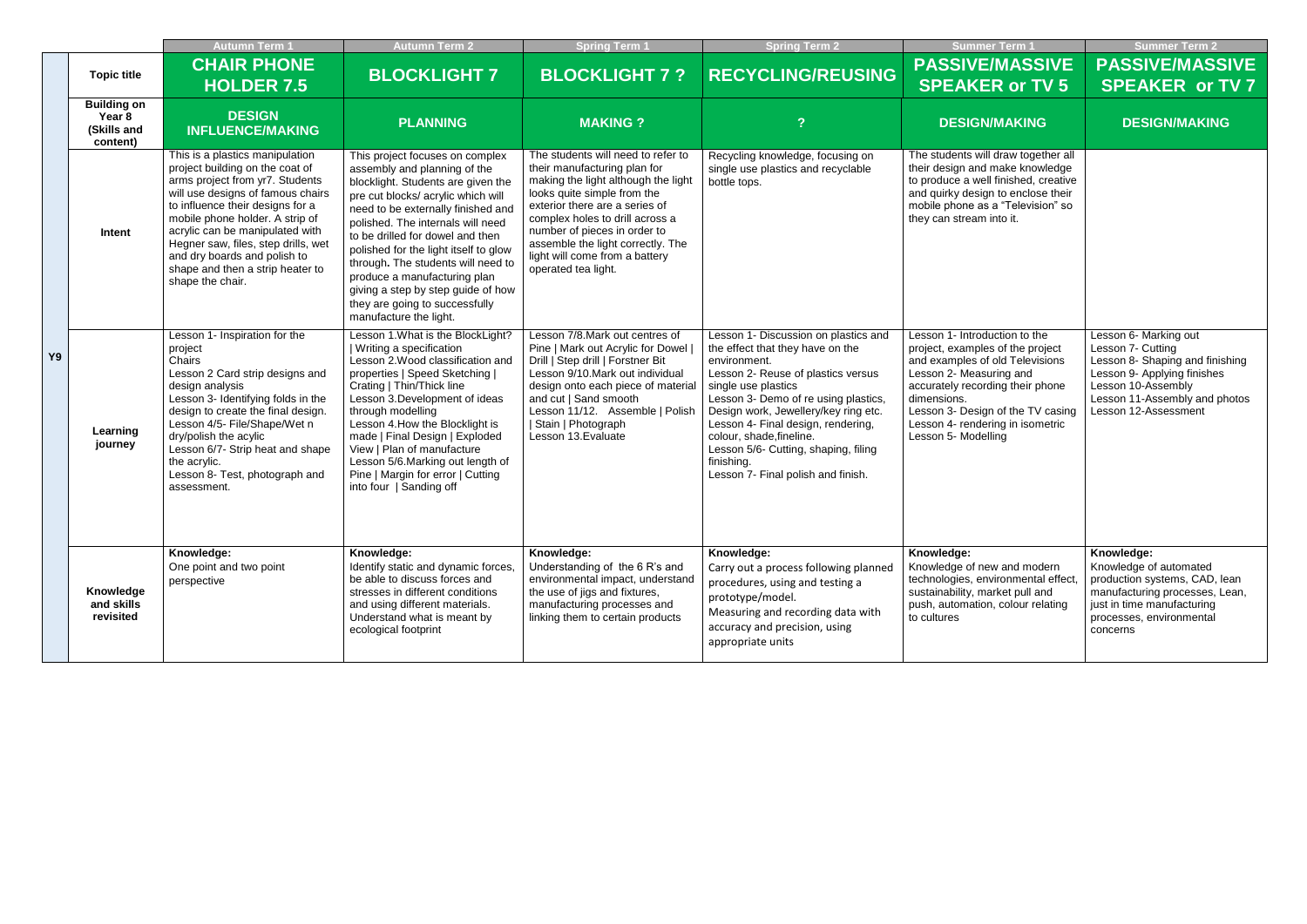|            |                                                              | <b>Autumn Term 1</b>                                                                                                                                                                                                                                                                                                                                                                                                                                                                                                                                                                                                                                                                                                                                                                                                      | <b>Autumn Term 2</b>                                                                                                                                                                                                                                                                                                                                                                                                                                                                                                                                                                                                                                                                                                                                                                   | <b>Spring Term 1</b>                                                                                                                                                                                                                                                                                                                                                                                                                                                                                                                                                                                                                                                                                                                                                                                                                                                                                                                                                                                                                                                                                                                                                | <b>Spring Term 2</b>                                                                                                                                                                                                                                                                                                                                                                                                                                                                                                                                                                                                                                                                                                                                                                                                                                                                                                                                                                                                                                                                                                                                                                                                                                                                           | <b>Summer Term 1</b>                                                                                                                                                                                                                                                                                                                                                                                                                                                                                                                                                                                                                                                                                                                                                                                                                                                                                                                                                                                                                                                                                                                                                                                                                                                                                                                                                                     | <b>Summer Term 2</b>                                                                                                                                                                                                                                                                                                                                                                                                                                                                                                                                                                                                                                                                                                                                                                                                                                                                                                                                                                                                                                                                                                                                                                                                                                                                                                      |  |  |
|------------|--------------------------------------------------------------|---------------------------------------------------------------------------------------------------------------------------------------------------------------------------------------------------------------------------------------------------------------------------------------------------------------------------------------------------------------------------------------------------------------------------------------------------------------------------------------------------------------------------------------------------------------------------------------------------------------------------------------------------------------------------------------------------------------------------------------------------------------------------------------------------------------------------|----------------------------------------------------------------------------------------------------------------------------------------------------------------------------------------------------------------------------------------------------------------------------------------------------------------------------------------------------------------------------------------------------------------------------------------------------------------------------------------------------------------------------------------------------------------------------------------------------------------------------------------------------------------------------------------------------------------------------------------------------------------------------------------|---------------------------------------------------------------------------------------------------------------------------------------------------------------------------------------------------------------------------------------------------------------------------------------------------------------------------------------------------------------------------------------------------------------------------------------------------------------------------------------------------------------------------------------------------------------------------------------------------------------------------------------------------------------------------------------------------------------------------------------------------------------------------------------------------------------------------------------------------------------------------------------------------------------------------------------------------------------------------------------------------------------------------------------------------------------------------------------------------------------------------------------------------------------------|------------------------------------------------------------------------------------------------------------------------------------------------------------------------------------------------------------------------------------------------------------------------------------------------------------------------------------------------------------------------------------------------------------------------------------------------------------------------------------------------------------------------------------------------------------------------------------------------------------------------------------------------------------------------------------------------------------------------------------------------------------------------------------------------------------------------------------------------------------------------------------------------------------------------------------------------------------------------------------------------------------------------------------------------------------------------------------------------------------------------------------------------------------------------------------------------------------------------------------------------------------------------------------------------|------------------------------------------------------------------------------------------------------------------------------------------------------------------------------------------------------------------------------------------------------------------------------------------------------------------------------------------------------------------------------------------------------------------------------------------------------------------------------------------------------------------------------------------------------------------------------------------------------------------------------------------------------------------------------------------------------------------------------------------------------------------------------------------------------------------------------------------------------------------------------------------------------------------------------------------------------------------------------------------------------------------------------------------------------------------------------------------------------------------------------------------------------------------------------------------------------------------------------------------------------------------------------------------------------------------------------------------------------------------------------------------|---------------------------------------------------------------------------------------------------------------------------------------------------------------------------------------------------------------------------------------------------------------------------------------------------------------------------------------------------------------------------------------------------------------------------------------------------------------------------------------------------------------------------------------------------------------------------------------------------------------------------------------------------------------------------------------------------------------------------------------------------------------------------------------------------------------------------------------------------------------------------------------------------------------------------------------------------------------------------------------------------------------------------------------------------------------------------------------------------------------------------------------------------------------------------------------------------------------------------------------------------------------------------------------------------------------------------|--|--|
|            | <b>Topic title</b>                                           | <b>Mini NEA Assessment Project</b><br>(50%)                                                                                                                                                                                                                                                                                                                                                                                                                                                                                                                                                                                                                                                                                                                                                                               | <b>Mini NEA Assessment Project</b><br>(50%)                                                                                                                                                                                                                                                                                                                                                                                                                                                                                                                                                                                                                                                                                                                                            | Theory (50%)                                                                                                                                                                                                                                                                                                                                                                                                                                                                                                                                                                                                                                                                                                                                                                                                                                                                                                                                                                                                                                                                                                                                                        | <b>Theory (50%)</b>                                                                                                                                                                                                                                                                                                                                                                                                                                                                                                                                                                                                                                                                                                                                                                                                                                                                                                                                                                                                                                                                                                                                                                                                                                                                            | <b>Theory (50%)</b>                                                                                                                                                                                                                                                                                                                                                                                                                                                                                                                                                                                                                                                                                                                                                                                                                                                                                                                                                                                                                                                                                                                                                                                                                                                                                                                                                                      | <b>Theory (50%)</b>                                                                                                                                                                                                                                                                                                                                                                                                                                                                                                                                                                                                                                                                                                                                                                                                                                                                                                                                                                                                                                                                                                                                                                                                                                                                                                       |  |  |
|            | <b>Building on Key</b><br>Stage 3<br>(Skills and<br>content) | Key Stage 3 skills built upon include investigation, designing, making and evaluating, new and emerging technologies, materials including both modern and smart, new and emerging technologies                                                                                                                                                                                                                                                                                                                                                                                                                                                                                                                                                                                                                            |                                                                                                                                                                                                                                                                                                                                                                                                                                                                                                                                                                                                                                                                                                                                                                                        |                                                                                                                                                                                                                                                                                                                                                                                                                                                                                                                                                                                                                                                                                                                                                                                                                                                                                                                                                                                                                                                                                                                                                                     |                                                                                                                                                                                                                                                                                                                                                                                                                                                                                                                                                                                                                                                                                                                                                                                                                                                                                                                                                                                                                                                                                                                                                                                                                                                                                                |                                                                                                                                                                                                                                                                                                                                                                                                                                                                                                                                                                                                                                                                                                                                                                                                                                                                                                                                                                                                                                                                                                                                                                                                                                                                                                                                                                                          |                                                                                                                                                                                                                                                                                                                                                                                                                                                                                                                                                                                                                                                                                                                                                                                                                                                                                                                                                                                                                                                                                                                                                                                                                                                                                                                           |  |  |
|            | Intent                                                       | Investigating (10%)<br>Designing (15%)                                                                                                                                                                                                                                                                                                                                                                                                                                                                                                                                                                                                                                                                                                                                                                                    | <b>Making (15%)</b><br>Analysing and Evaluating (10%)                                                                                                                                                                                                                                                                                                                                                                                                                                                                                                                                                                                                                                                                                                                                  | Core Technical Principles (10%)                                                                                                                                                                                                                                                                                                                                                                                                                                                                                                                                                                                                                                                                                                                                                                                                                                                                                                                                                                                                                                                                                                                                     | Core Technical Principles (10%)<br><b>Specialist Technical Principle's</b><br>(15%)                                                                                                                                                                                                                                                                                                                                                                                                                                                                                                                                                                                                                                                                                                                                                                                                                                                                                                                                                                                                                                                                                                                                                                                                            | <b>Specialist Technical Principles</b><br>(15%)<br>Designing and Making Principles<br>(25%)                                                                                                                                                                                                                                                                                                                                                                                                                                                                                                                                                                                                                                                                                                                                                                                                                                                                                                                                                                                                                                                                                                                                                                                                                                                                                              | <b>Designing and Making</b><br>Principles (25%)                                                                                                                                                                                                                                                                                                                                                                                                                                                                                                                                                                                                                                                                                                                                                                                                                                                                                                                                                                                                                                                                                                                                                                                                                                                                           |  |  |
| <b>Y10</b> | Knowledge<br><b>Skills</b><br>Understanding                  | Investigating<br>Choose and analyse a contextual<br>challenge<br>Identify and discuss design<br>possibilities<br>Investigate and discuss client<br>needs, including economic and<br>social issues<br>Use the work of others to help me<br>form ideas<br>Use a range of research<br>techniques to help write a design<br>specification<br>Designing<br>Produce a range of possible ideas<br>linked to the contextual challenge<br>Demonstrate flair and originality in<br>ideas<br>Refine ideas using a range of<br>strategies<br>Use feedback to make<br>improvements and modifications to<br>my ideas<br>Communicate my ideas using a<br>range of media<br>Develop model(s) of idea(s)<br>Select suitable materials and<br>components to manufacture the<br>idea<br>Develop and produce a<br>manufacturing specification | Making<br>Use a range of appropriate<br>materials / components to<br>manufacture a prototype<br>Produce an accurate prototype<br>that is within tolerance<br>Use specialist tools and equipment<br>to manufacture a prototype,<br>including CAD/CAM<br>Use a range of techniques which<br>might involve shaping, fabrication,<br>construction and assembly<br>Produce a prototype that has a<br>suitable finish, is functional and<br>has aesthetic qualities<br>Analysing and Evaluating<br>Analyse and evaluate throughout<br>the design brief<br>Write a design brief and discuss in<br>detail the specification points<br>Test and evaluate design ideas<br>Perform a range of tests on the<br>prototype<br>Demonstrate a good<br>understanding of the iterative<br>design process | New and Emerging Technologies<br>Identify, understand and discuss<br>the impact of new and emerging<br>technologies in relation to a variety<br>of areas<br>Evaluate new and emerging<br>technologies in order to inform<br>design decisions<br><b>Energy Storage and Generation</b><br>Understand and describe how<br>power sources are selected to<br>make and power systems<br>Understand and discuss fossil<br>fuels and renewable energy<br>Modern and Smart Materials<br>Understand and identify<br>developments in modern and<br>smart materials<br>Describe the difference between<br>modern and smart materials<br>Name and discuss in some detail<br>different modern and smart<br>materials<br>Systems approach to designing<br>Are aware of electronic systems<br>that include programmable<br>components that allow products<br>and processes to function<br>Identify and describe different<br>inputs, processes and outputs<br><b>Mechanical Devices</b><br>Demonstrate a good<br>understanding of different<br>mechanical devices<br>Identify and describe different<br>types of movement<br>Describe changing magnitudes<br>and direction of force | <b>Core Technical Principles</b><br>Materials and their working<br>properties<br>Identify and describe the different<br>material categories<br>Identify and describe different<br>materials and their uses within the<br>different material categories<br>Material properties<br>Identify and describe the physical<br>and mechanical properties of<br>different materials within the<br>different material categories<br><b>Specialist Technical Principles</b><br>Selection of materials and<br>components<br>Select materials and components<br>after considering a range of<br>different factors<br>Demonstrate an understanding of<br>the impact of forces and stresses<br>Discuss in some detail the ways in<br>which materials can be reinforced<br>and stiffened<br>Ecological and social footprint<br>Discuss ecological and social<br>issues in the design and<br>manufacture of products<br>Identify and discuss the 6 R's<br>Scales of production<br>Consider scales of production<br>when selecting materials and<br>components<br>Sources and origins<br>Understand and discuss sources<br>and origins of different materials<br>Stock forms, types and sizes<br>Understand and discuss<br>commercially available types and<br>sizes of a variety of materials and<br>components | Using and working with<br>materials<br>Describe how properties of<br>materials and components<br>influence a variety of<br>commercial issues<br>Provide detail on how materials<br>are shaped and formed using<br>cutting, abrasion and addition<br>Demonstrate an understanding<br>of why materials are modified<br>for specific purposes<br><b>Specialist techniques</b><br>Understand and can describe<br>the use of different production<br>aids<br>Discuss a variety of tools,<br>equipment and processes used<br>in particular material areas<br><b>Understand tolerancing</b><br><b>Describe different commercial</b><br>processes<br>Understand the application and<br>use of quality control<br><b>Surface treatments and finishes</b><br>Demonstrate knowledge and<br>understanding of surface<br>treatments and finishes<br><b>Designing and Making</b><br><b>Principles</b><br>Investigation, primary and<br>secondary data<br>Demonstrate an understanding<br>of how data is used to<br>understand clients' needs<br><b>Carry out relevant</b><br>investigations<br><b>Environmental, social and</b><br>economic challenge<br>Discuss in some detail the<br>influences that the environment,<br>social and economic issues<br>have on designing and making<br>The work of others<br>Identify and use the work of<br>past and present designers to<br>inform my own thinking | Design strategies<br>Use a range of different design<br>strategies to generate imaginative<br>and creative design ideas<br>Develop ideas using the iterative<br>process<br>Communication of design ideas<br>Use a wide variety of techniques to<br>develop and communicate design<br>ideas<br>Prototype development<br>Design and develop prototypes in<br>response to client needs<br>Successfully evaluate prototypes<br>and suggest improvements<br>Selection of materials and<br>components<br>Select appropriate materials and<br>components suitable to make a<br>prototype<br>Tolerances<br>Demonstrate understanding of<br>how and why tolerances are<br>applied in a range of making<br>activities<br>Material management<br>Discuss the importance of<br>planning cutting and shaping<br>materials to minimise waste<br>Demonstrate the importance of<br>using appropriate marking out<br>methods, to create an accurate<br>high quality prototype<br>Tools and equipment<br>Know how to use specialist tools<br>and equipment to safely complete<br>a high quality outcome<br>Techniques and processes<br>Discuss how to select and use<br>specialist techniques safely to<br>produce high quality outcomes<br>Demonstrate how and why surface<br>treatments and finishes are<br>applied to different products |  |  |
|            | Knowledge and<br>skills revisited                            | Knowledge:<br>Investigation techniques, client<br>needs, economic and social<br>issues, design specifications,<br>materials and components                                                                                                                                                                                                                                                                                                                                                                                                                                                                                                                                                                                                                                                                                | Knowledge:<br>Understanding of materials and<br>components, identify tools and<br>equipment, understand a<br>specification, understand the<br>iterative design process                                                                                                                                                                                                                                                                                                                                                                                                                                                                                                                                                                                                                 | Knowledge:<br>New and emerging technologies,<br>energy storage and generation,<br>fossil fuels and renewable energy,<br>modern and smart materials,<br>electronic systems, mechanical<br>devices                                                                                                                                                                                                                                                                                                                                                                                                                                                                                                                                                                                                                                                                                                                                                                                                                                                                                                                                                                    | Knowledge:<br>Materials and their physical and<br>mechanical working properties,<br>correct selection of materials and<br>components, impact of forces and<br>stresses, ways in which materials<br>are reinforced and stiffened,                                                                                                                                                                                                                                                                                                                                                                                                                                                                                                                                                                                                                                                                                                                                                                                                                                                                                                                                                                                                                                                               | Knowledge:<br>What influences commercial ideas,<br>how materials are shaped and<br>formed, understand different<br>manufacturing methods,<br>understand tolerancing, quality                                                                                                                                                                                                                                                                                                                                                                                                                                                                                                                                                                                                                                                                                                                                                                                                                                                                                                                                                                                                                                                                                                                                                                                                             | Knowledge:<br>Design strategies, communication<br>of design ideas, prototype<br>development, selection of<br>materials and components,<br>understand tolerances, material<br>management, tools and                                                                                                                                                                                                                                                                                                                                                                                                                                                                                                                                                                                                                                                                                                                                                                                                                                                                                                                                                                                                                                                                                                                        |  |  |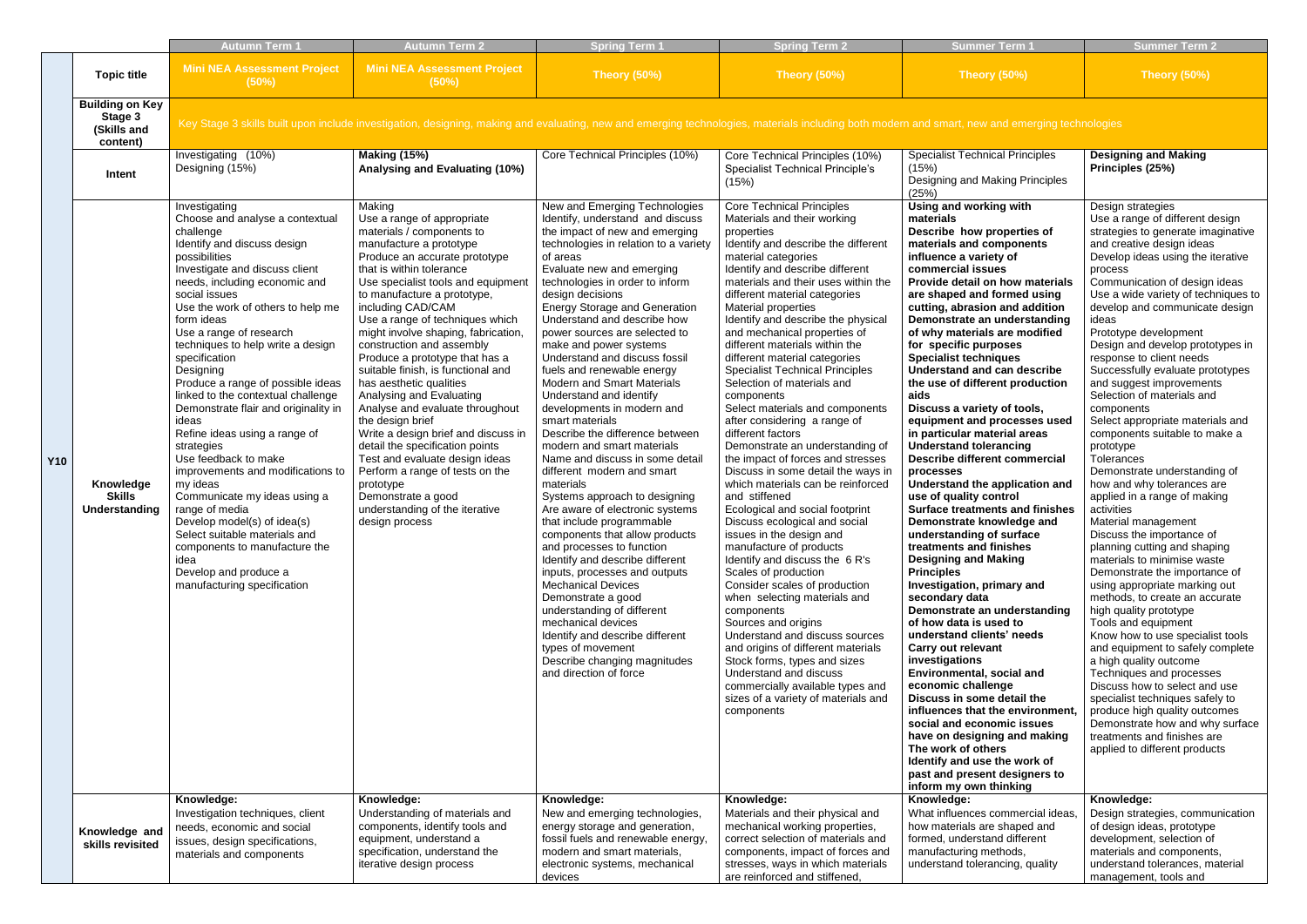|                                             |                                                                                 |                                                    | ecological and social footprints,<br>scales of production, sourcing of<br>stock forms and sizes | control, surface finishing, how to<br>carry out relevant investigations | equipment, techniques and<br>processes                                       |
|---------------------------------------------|---------------------------------------------------------------------------------|----------------------------------------------------|-------------------------------------------------------------------------------------------------|-------------------------------------------------------------------------|------------------------------------------------------------------------------|
| <b>Skills:</b>                              | Skills:<br>Creating ideas using a variety of<br>Creating accurate prototypes of | <b>Skills:</b><br>Be able to identify, discuss and | <b>Skills:</b><br>Be able to identify, discuss and                                              | Skills:<br>Be able to identify, discuss and                             | Skills:<br>Be able to identify, discuss and                                  |
|                                             | drawing media, demonstrating flair<br>ideas, using correct tools,               | evaluate different elements of                     | evaluate different elements of                                                                  | evaluate different elements of                                          | evaluate different elements of                                               |
| and originality, model ideas<br>effectively | materials and processes                                                         | theory                                             | theory<br>Decision making,                                                                      | theory<br>Investigation techniques                                      | theory<br>Create ideas, investigate and<br>evaluate, make informed decisions |
|                                             |                                                                                 |                                                    |                                                                                                 |                                                                         |                                                                              |
|                                             |                                                                                 |                                                    |                                                                                                 |                                                                         |                                                                              |

|                                                                             |                                             | Autumn Term 1                                                                                                                                                                                                                                                                                                                                                                                                                                                                                                                                                                                                                                                                                                                                                                                                                                                                                                                                                                                                                                                                    | <b>Autumn Term 2</b>                                                                                                                                                                                                                                                                                                                                                                                                                                                                                                                                                                                                                                                                                                                                                                                                                                                                                                                                                                                                                                                                                                                                                                             | <b>Spring Term 1</b>                                                                                                                                                                                                                                                                                                                                                                                                                                                                                                                                                                                                                                                                                                                                                                                                                                                                                                                                                                                                                                                                                                                                                        | <b>Spring Term 2</b>                                                                                                                                                                                                                                                                                                                                                                                                                                                                                                                                                                                                                                                                                                                                                                                                                                                                                                                                                                                                                                                                                                                                                   | <b>Summer Term 1</b>                                                                                                                                                                                                                                                                                                                                                                                                                                                                                                                                                                                                                                                                                                                                                                                                                                                                                                                                                                                                                                                                                                          | <b>Summer Term 2</b> |  |  |  |
|-----------------------------------------------------------------------------|---------------------------------------------|----------------------------------------------------------------------------------------------------------------------------------------------------------------------------------------------------------------------------------------------------------------------------------------------------------------------------------------------------------------------------------------------------------------------------------------------------------------------------------------------------------------------------------------------------------------------------------------------------------------------------------------------------------------------------------------------------------------------------------------------------------------------------------------------------------------------------------------------------------------------------------------------------------------------------------------------------------------------------------------------------------------------------------------------------------------------------------|--------------------------------------------------------------------------------------------------------------------------------------------------------------------------------------------------------------------------------------------------------------------------------------------------------------------------------------------------------------------------------------------------------------------------------------------------------------------------------------------------------------------------------------------------------------------------------------------------------------------------------------------------------------------------------------------------------------------------------------------------------------------------------------------------------------------------------------------------------------------------------------------------------------------------------------------------------------------------------------------------------------------------------------------------------------------------------------------------------------------------------------------------------------------------------------------------|-----------------------------------------------------------------------------------------------------------------------------------------------------------------------------------------------------------------------------------------------------------------------------------------------------------------------------------------------------------------------------------------------------------------------------------------------------------------------------------------------------------------------------------------------------------------------------------------------------------------------------------------------------------------------------------------------------------------------------------------------------------------------------------------------------------------------------------------------------------------------------------------------------------------------------------------------------------------------------------------------------------------------------------------------------------------------------------------------------------------------------------------------------------------------------|------------------------------------------------------------------------------------------------------------------------------------------------------------------------------------------------------------------------------------------------------------------------------------------------------------------------------------------------------------------------------------------------------------------------------------------------------------------------------------------------------------------------------------------------------------------------------------------------------------------------------------------------------------------------------------------------------------------------------------------------------------------------------------------------------------------------------------------------------------------------------------------------------------------------------------------------------------------------------------------------------------------------------------------------------------------------------------------------------------------------------------------------------------------------|-------------------------------------------------------------------------------------------------------------------------------------------------------------------------------------------------------------------------------------------------------------------------------------------------------------------------------------------------------------------------------------------------------------------------------------------------------------------------------------------------------------------------------------------------------------------------------------------------------------------------------------------------------------------------------------------------------------------------------------------------------------------------------------------------------------------------------------------------------------------------------------------------------------------------------------------------------------------------------------------------------------------------------------------------------------------------------------------------------------------------------|----------------------|--|--|--|
|                                                                             | <b>Topic title</b>                          | <b>NEA (50%)</b>                                                                                                                                                                                                                                                                                                                                                                                                                                                                                                                                                                                                                                                                                                                                                                                                                                                                                                                                                                                                                                                                 | <b>NEA (50%)</b>                                                                                                                                                                                                                                                                                                                                                                                                                                                                                                                                                                                                                                                                                                                                                                                                                                                                                                                                                                                                                                                                                                                                                                                 | NEA (50%) Exam Theory                                                                                                                                                                                                                                                                                                                                                                                                                                                                                                                                                                                                                                                                                                                                                                                                                                                                                                                                                                                                                                                                                                                                                       | <b>Exam Theory</b>                                                                                                                                                                                                                                                                                                                                                                                                                                                                                                                                                                                                                                                                                                                                                                                                                                                                                                                                                                                                                                                                                                                                                     | <b>Exam Theory</b>                                                                                                                                                                                                                                                                                                                                                                                                                                                                                                                                                                                                                                                                                                                                                                                                                                                                                                                                                                                                                                                                                                            |                      |  |  |  |
| <b>Building on Key</b><br>Stage 3 and<br>Year 10<br>(Skills and<br>content) |                                             | Building upon all theory and practical skills gained at Key Stage 3, and the mini NEA completed in Y10                                                                                                                                                                                                                                                                                                                                                                                                                                                                                                                                                                                                                                                                                                                                                                                                                                                                                                                                                                           |                                                                                                                                                                                                                                                                                                                                                                                                                                                                                                                                                                                                                                                                                                                                                                                                                                                                                                                                                                                                                                                                                                                                                                                                  |                                                                                                                                                                                                                                                                                                                                                                                                                                                                                                                                                                                                                                                                                                                                                                                                                                                                                                                                                                                                                                                                                                                                                                             |                                                                                                                                                                                                                                                                                                                                                                                                                                                                                                                                                                                                                                                                                                                                                                                                                                                                                                                                                                                                                                                                                                                                                                        |                                                                                                                                                                                                                                                                                                                                                                                                                                                                                                                                                                                                                                                                                                                                                                                                                                                                                                                                                                                                                                                                                                                               |                      |  |  |  |
|                                                                             | Intent                                      | Investigating (10%)<br>Designing (15%)<br><b>Core Technical Principles (10%)</b>                                                                                                                                                                                                                                                                                                                                                                                                                                                                                                                                                                                                                                                                                                                                                                                                                                                                                                                                                                                                 | <b>Making (15%)</b><br><b>Core Technical Principles (10%)</b>                                                                                                                                                                                                                                                                                                                                                                                                                                                                                                                                                                                                                                                                                                                                                                                                                                                                                                                                                                                                                                                                                                                                    | Analysing and Evaluating (10%)<br>Core Technical Principles (10%)<br><b>Specialist Technical Principles</b><br>(15%)                                                                                                                                                                                                                                                                                                                                                                                                                                                                                                                                                                                                                                                                                                                                                                                                                                                                                                                                                                                                                                                        | <b>Specialist Technical Principles</b><br>(15%)<br>Designing and Making Principles<br>(25%)                                                                                                                                                                                                                                                                                                                                                                                                                                                                                                                                                                                                                                                                                                                                                                                                                                                                                                                                                                                                                                                                            | Designing and Making Principles<br>(25%)<br>Revision                                                                                                                                                                                                                                                                                                                                                                                                                                                                                                                                                                                                                                                                                                                                                                                                                                                                                                                                                                                                                                                                          |                      |  |  |  |
| <b>Y11</b>                                                                  | Knowledge<br><b>Skills</b><br>Understanding | Investigating<br>Choose and analyse a contextual<br>challenge<br>Identify and discuss design<br>possibilities<br>Investigate and discuss client<br>needs, including economic and<br>social issues<br>Use the work of others to help form<br>ideas<br>Use a range of research<br>techniques to help write a design<br>specification<br>Designing<br>Produce a range of possible ideas<br>linked to the contextual challenge<br>Demonstrate flair and originality in<br>ideas<br>Refine ideas using a range of<br>strategies<br>Use feedback to make<br>improvements and modifications to<br>ideas<br>Communicate ideas using a range<br>of media<br>Develop model(s) of idea(s)<br>Select suitable materials and<br>components to manufacture the<br>idea<br>Develop and produce a<br>manufacturing specification<br><b>Core Technical Principles</b><br>New and Emerging Technologies<br>Identify, understand and discuss<br>the impact of new and emerging<br>technologies in relation to a variety<br>of areas<br>Evaluate new and emerging<br>technologies in order to inform | Making<br>Use a range of appropriate<br>materials / components to<br>manufacture a prototype<br>Produce an accurate prototype<br>that is within tolerance<br>Use specialist tools and equipment<br>to manufacture the prototype,<br>including CAD/CAM<br>Use a range of techniques which<br>might involve shaping, fabrication,<br>construction and assembly<br>Produce a prototype that has a<br>suitable finish, is functional and<br>has aesthetic qualities<br><b>Modern and Smart Materials</b><br>Understand and can identify<br>developments in modern and<br>smart materials<br>Describe the difference between<br>modern and smart materials<br>Name and discuss in some detail<br>different modern and smart<br>materials<br>Systems approach to designing<br>Are aware of electronic systems<br>that include programmable<br>components that allow products<br>and processes to function<br>Identify and describe different<br>inputs, processes and outputs<br><b>Mechanical Devices</b><br>Demonstrate a good<br>understanding of different<br>mechanical devices<br>Identify and describe different<br>types of movement<br>Describe changing magnitudes<br>and direction of force | Analysing and Evaluating<br>Analyse and evaluate throughout<br>the design brief<br>Write a design brief and discuss in<br>detail the specification points<br>Test and evaluate design ideas<br>Perform a range of tests on the<br>prototype<br>Demonstrate a good<br>understanding of the iterative<br>design process<br><b>Material properties</b><br>Identify and describe the physical<br>and mechanical properties of<br>different materials within the<br>different material categories<br><b>Specialist Technical Principles</b><br>Selection of materials and<br>components<br>Select materials and components<br>after considering a range of<br>different factors<br>Demonstrate an understanding of<br>the impact of forces and stresses<br>Discuss in some detail the ways in<br>which materials can be reinforced<br>and stiffened<br>Ecological and social footprint<br>Discuss ecological and social<br>issues in the design and<br>manufacture of products<br>Identify and discuss the 6 R's<br>Scales of production<br>Consider scales of production<br>when selecting materials and<br>components<br>Sources and origins<br>Understand and discuss sources | Using and working with materials<br>Describe how properties of<br>materials and components<br>influence a variety of commercial<br>issues<br>Provide detail on how materials<br>are shaped and formed using<br>cutting, abrasion and addition<br>Demonstrate an understanding of<br>why materials are modified for<br>specific purposes<br>Specialist techniques<br>Understand and describe the use<br>of different production aids<br>Discuss a variety of tools,<br>equipment's and processes used<br>in particular material areas<br>Understand tolerancing<br>Describe different commercial<br>processes<br>Understand the application and<br>use of quality control<br>Surface treatments and finishes<br>Demonstrate knowledge and<br>understanding of surface<br>treatments and finishes<br>Designing and Making Principles<br>Investigation, primary and<br>secondary data<br>Demonstrate an understanding of<br>how data is used to understand<br>clients' needs<br>Carry out relevant investigations<br>Environmental, social and<br>economic challenge<br>Discuss in some detail the<br>influences that the environment,<br>social and economic issues have | <b>Design strategies</b><br>Use a range of different design<br>strategies to generate<br>imaginative and creative design<br>ideas<br>Develop ideas using the<br>iterative process<br><b>Communication of design ideas</b><br>Use a wide variety of techniques<br>to develop and communicate<br>design ideas<br>Prototype development<br>Design and develop prototypes<br>in response to client needs<br><b>Successfully evaluate</b><br>prototypes and suggest<br>improvements<br>Selection of materials and<br>components<br>Select appropriate materials and<br>components suitable to make a<br>prototype<br><b>Tolerances</b><br>Demonstrate understanding of<br>how and why tolerances are<br>applied in a range of making<br>activities<br><b>Material management</b><br>Discuss the importance of<br>planning cutting and shaping<br>materials to minimise waste<br>Demonstrate the importance of<br>using appropriate marking out<br>methods, to create an accurate<br>high quality prototype<br><b>Tools and equipment</b><br>Know how to use specialist<br>tools and equipment to safely<br>complete a high quality |                      |  |  |  |